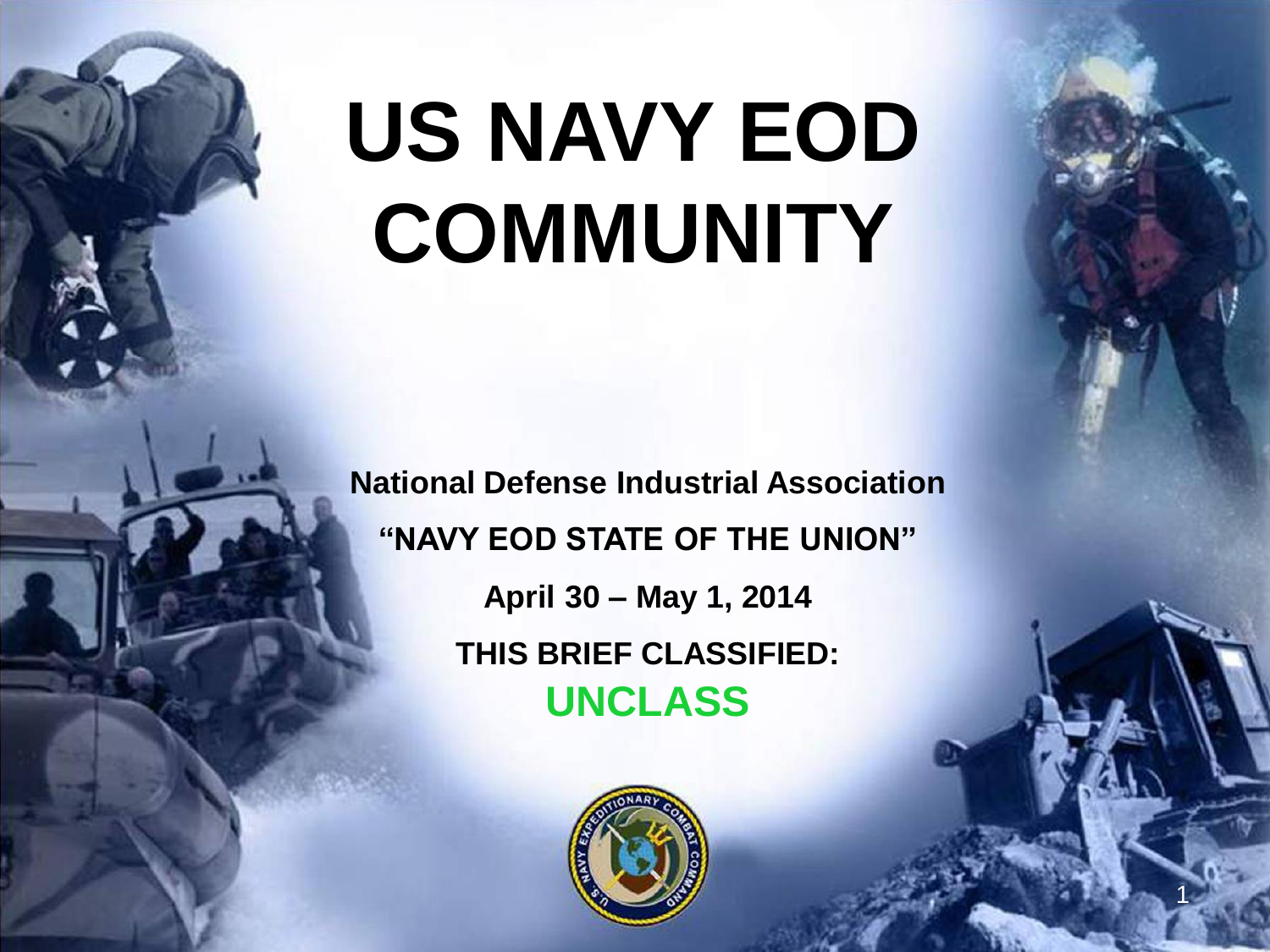



- *FISCAL/MANPOWER Environment*
- *NECC Task Force Organization*
- *Global Mission*
- *Mission Shift*



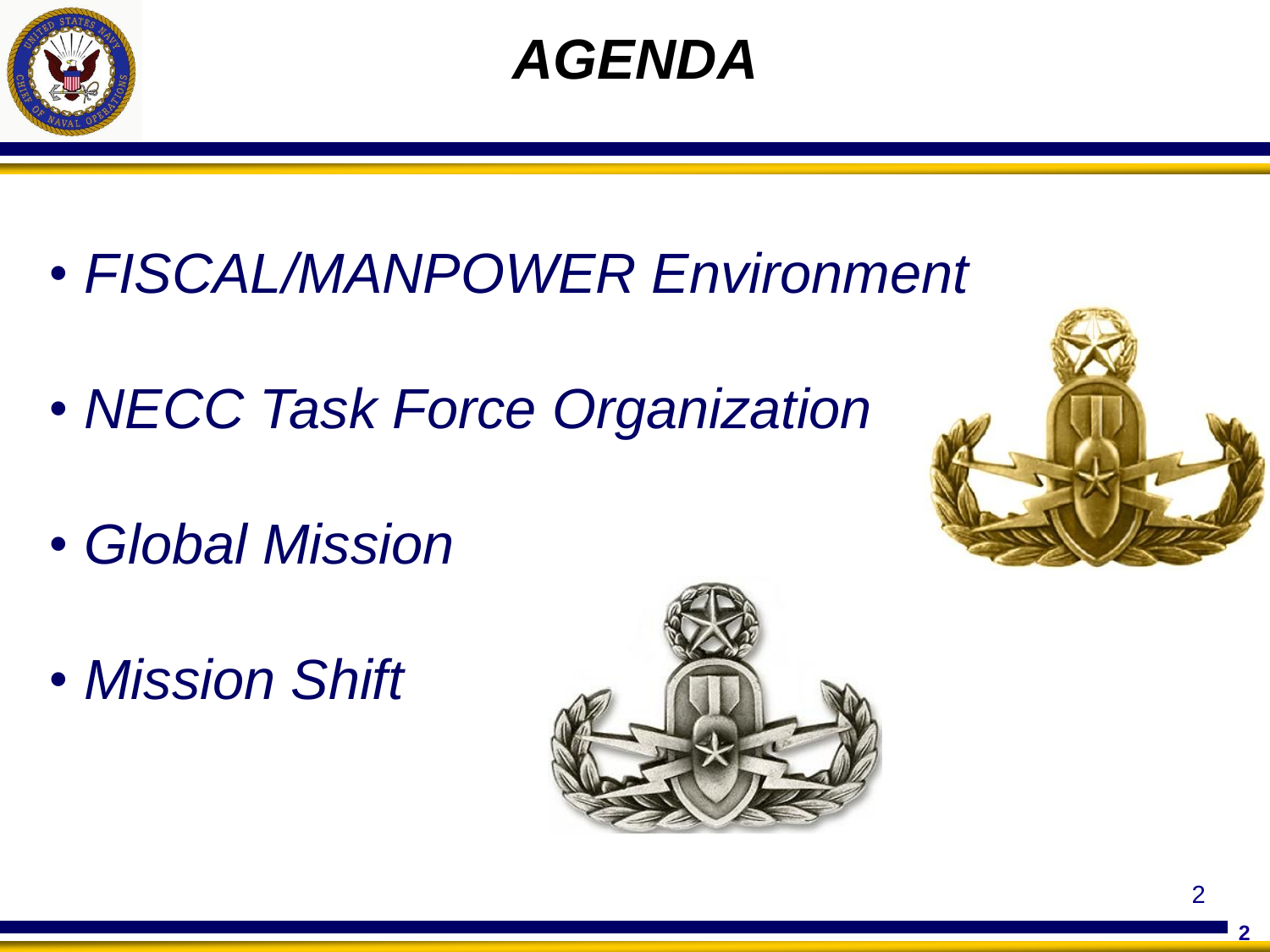

*NECC/NECCPAC Manpower Review*

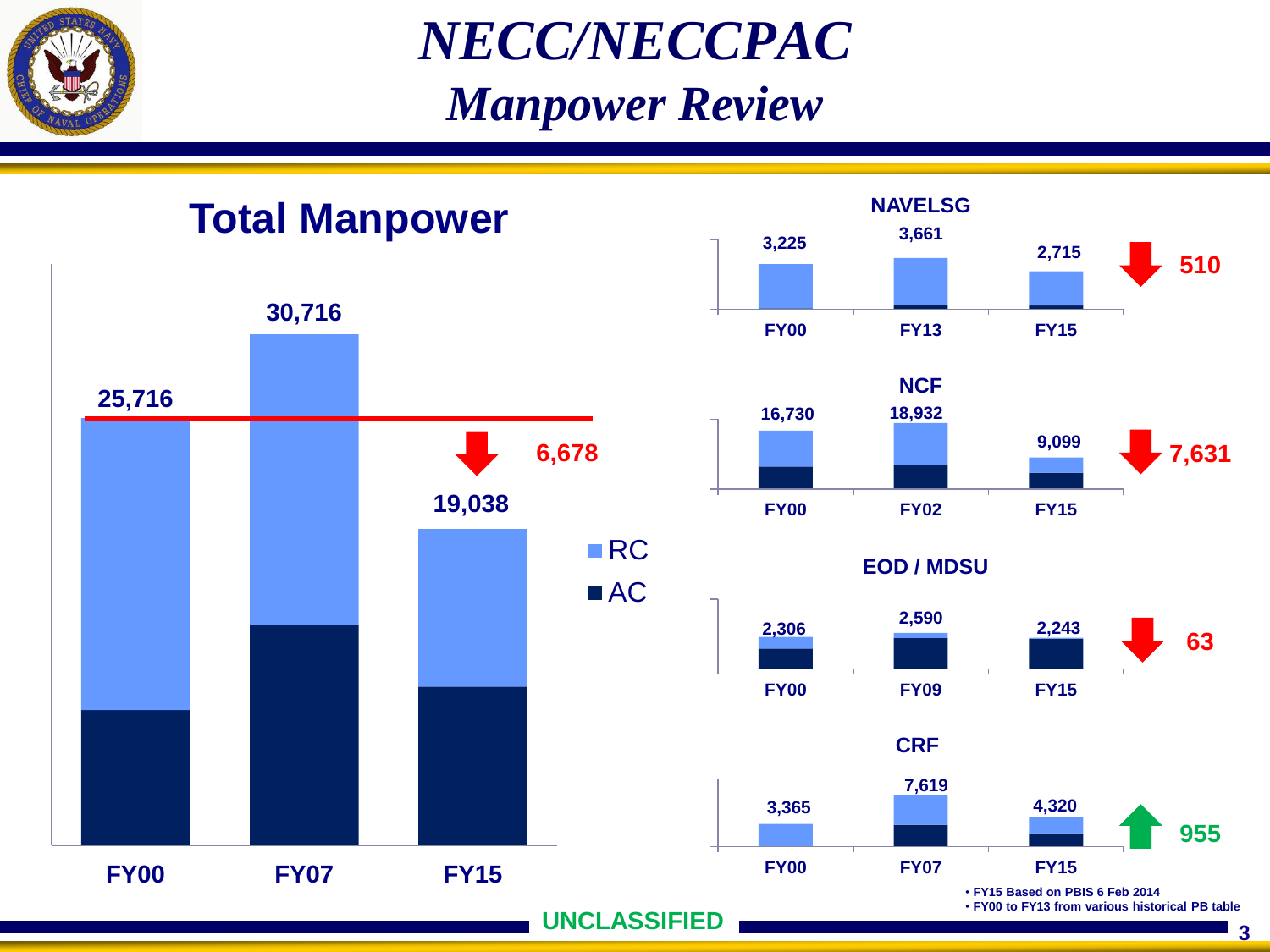

### *NECC Organization*



4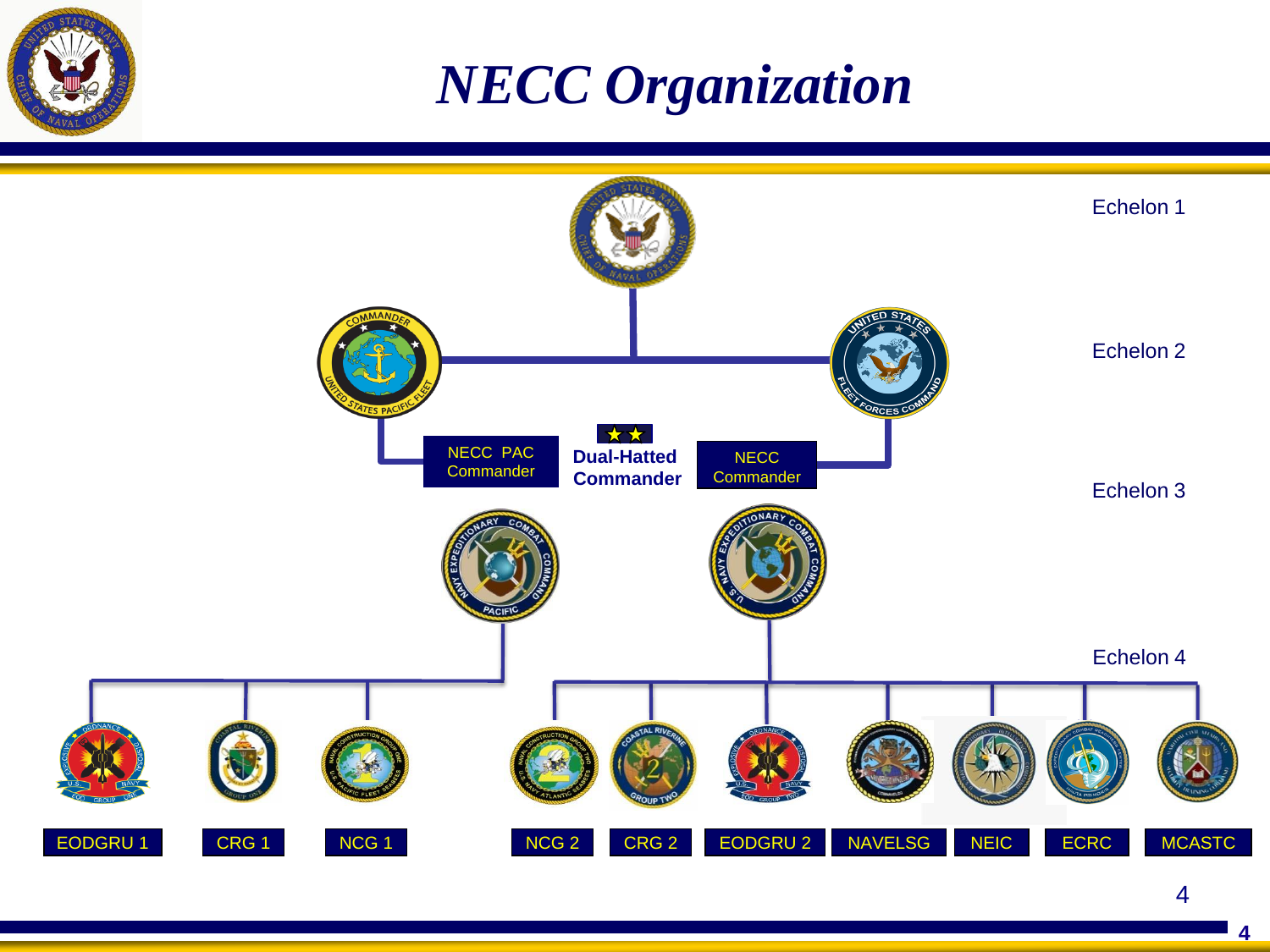

### *COMNECC POM-16 Strategy*



- **Meet CNO's tenets of** *Warfighting First, Operate Forward, and Be Ready*
- **Preserve capacity to enable Navy Expeditionary Forces to:**
	- $\triangleright$  Control and protect the battle-space at the sea-shore interface;
	- $\triangleright$  Protect high value assets in the littorals and restricted waterways;
	- $\triangleright$  Protect critical Navy infrastructure; and
	- $\triangleright$  Provide naval capability which the joint community is unable to fill for the fight ashore

#### **POM priorities**

- 1. Force Capacity
- 2. Force Protection/Force Application
- 3. Command and Control
- 4. Battlespace Awareness
- 5. Logistics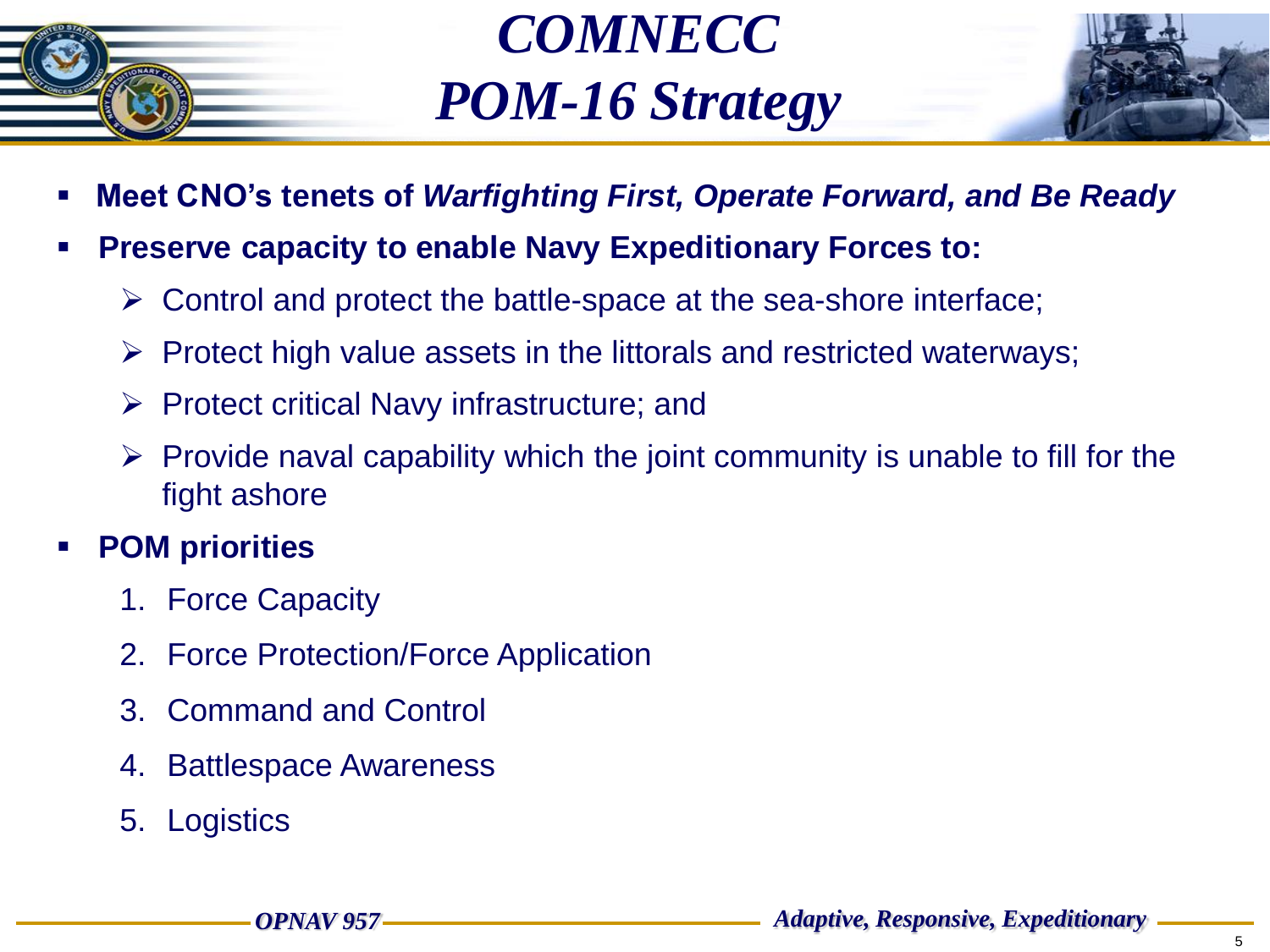# *EOD GLOBAL MISSION FOCUS*

- *OEF & OIF Support* 
	- *Pending completion*
	- *OCO Funding*

#### • *Expeditionary Command & Control*

- *Standing Task Forces* 
	- *CTF 56/68*
- *Major Combat Operations*
	- *TF Troy/Paladin*
- *DSCA/HADR*
	- *Haiti/Hurricane Sandy*
- *SOCOM Support*
	- *SOF*
	- *NSW*
	- *JSOC*
- *Expeditionary Salvage*
	- *USS Guardian Salvage Operation*
- *MCM* 
	- *CTF 52*







*OPNAV 957 Adaptive, Responsive, Expeditionary*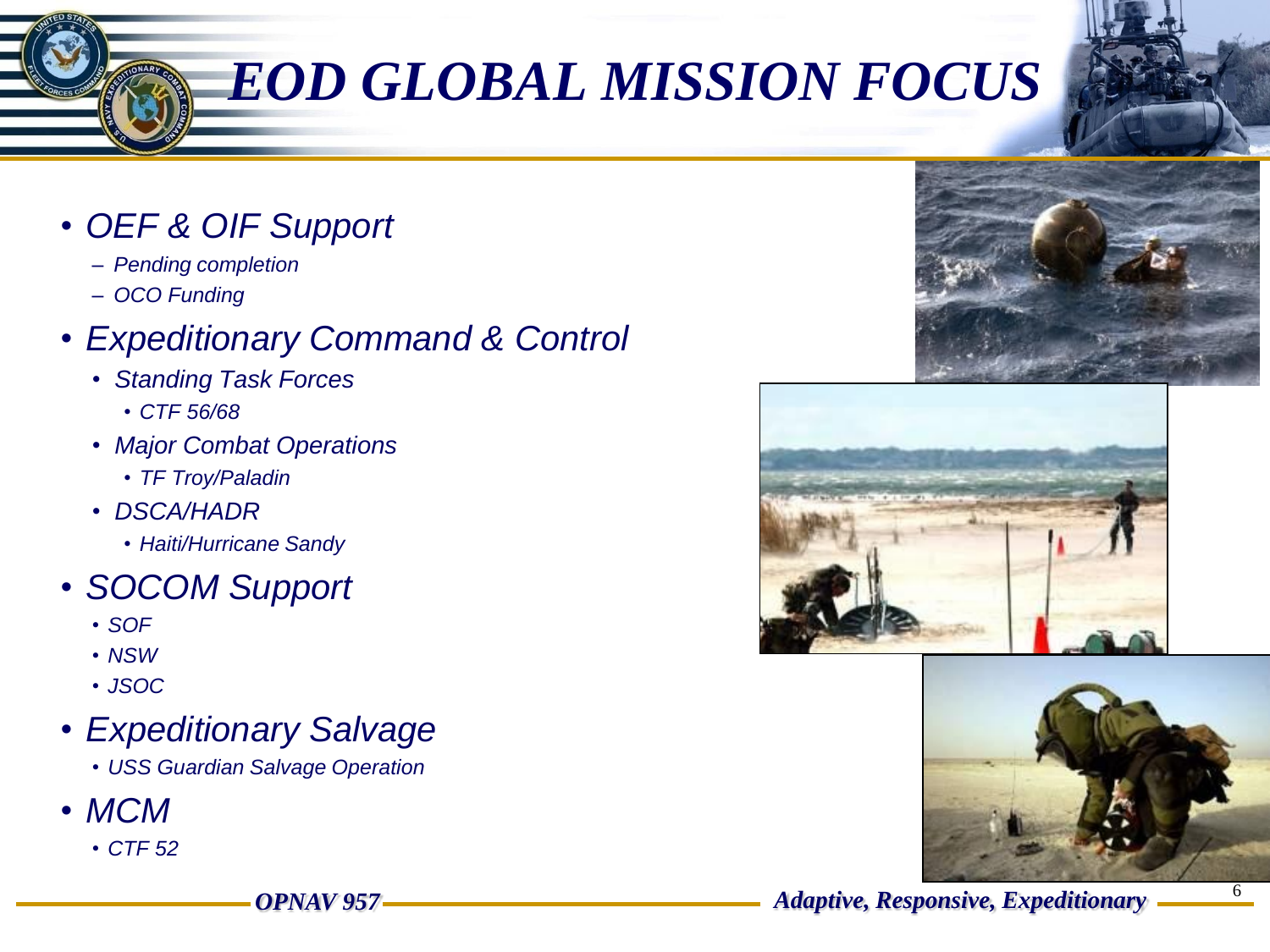

#### *OPNAV 957 Adaptive, Responsive, Expeditionary*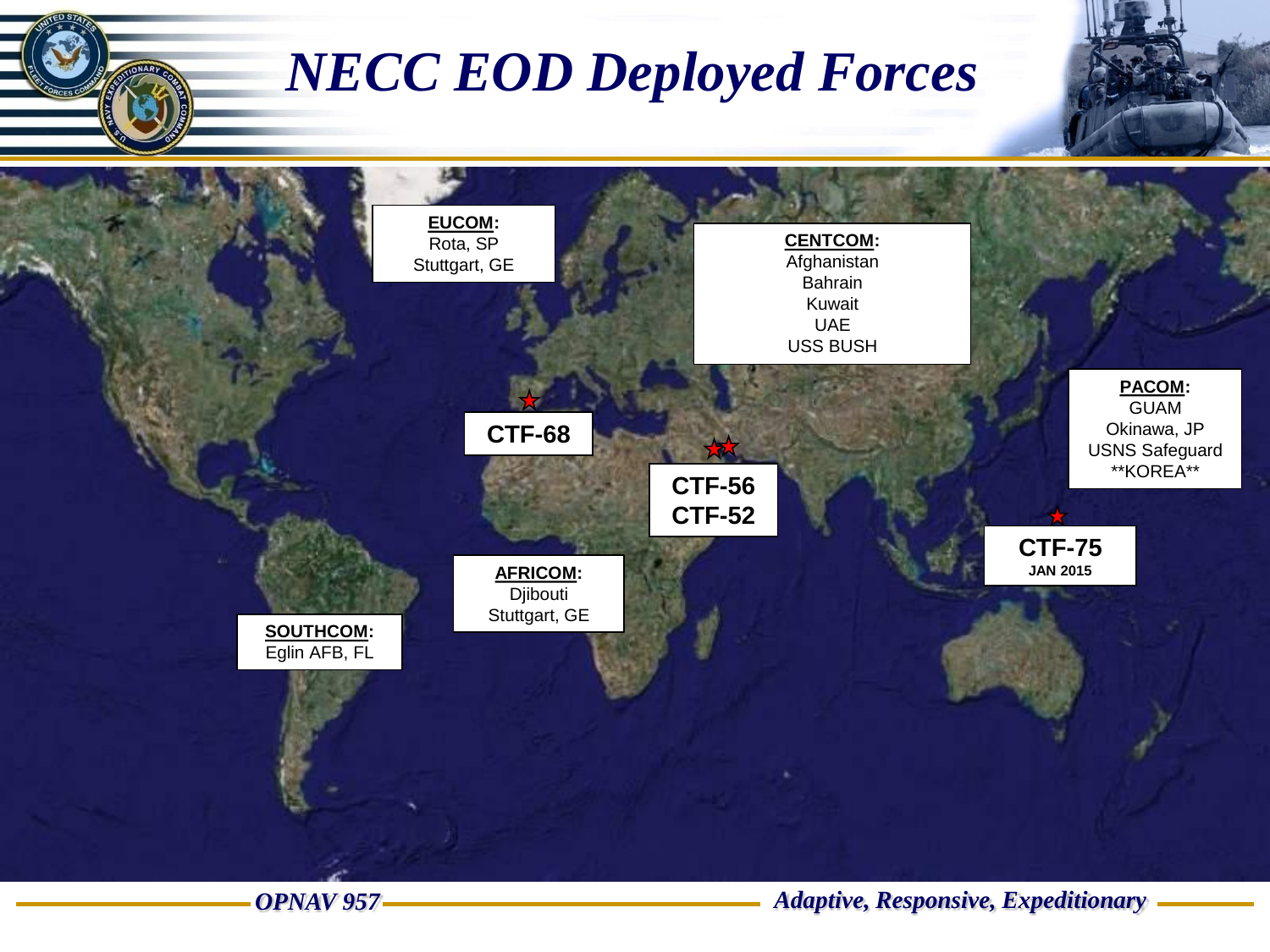

# *EOD MISSION SHIFT*

- **SHIFT TO THE PACIFIC**
	- **Established NECCPAC**
	- **Establishing CTF 75**
	- **Direct support to SOC-KOR**
- **Future Expeditionary MCM Company Support to Theater Commander**
	- **Expeditionary MCM Companies to close 5th FLT gap**
	- **5 th FLT FASTLANE initiative FOC (MK-18 UUV system)**
- **SOF Support**
	- **NSW MOU**
	- **Increase CRF support**
	- **SOC-KOR**